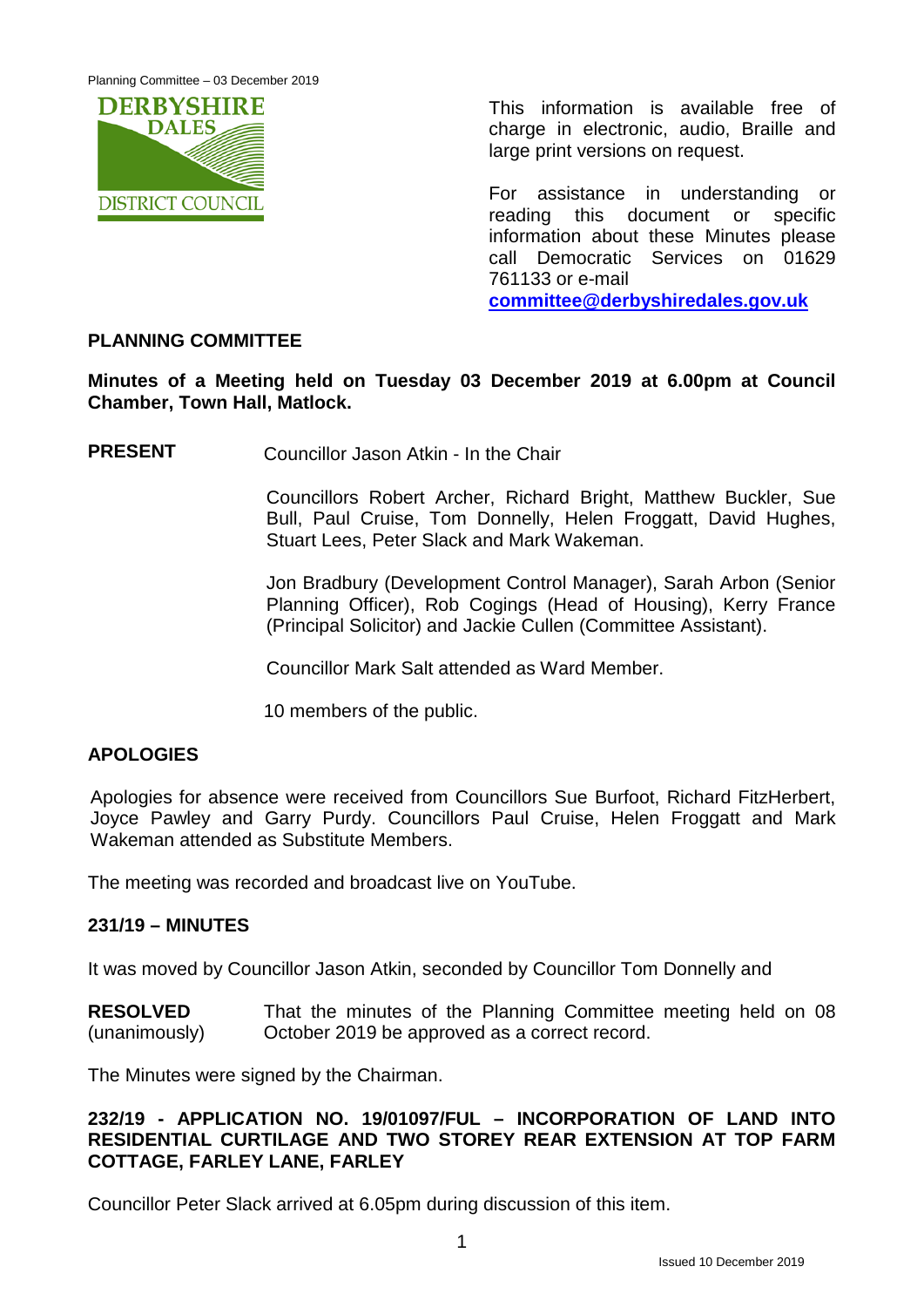The Committee visited the site prior to the meeting to allow Members to appreciate the site and impact on the heritage asset as it was a finely balanced case.

In accordance with the procedure for public participation Councillor Stephen Chrystal (Darley Dale Town Council) commented on the application; Cllr Mark Salt (DDDC) spoke in support of the application and Mr James Waters (Applicant) spoke in favour of the application.

It was moved by Councillor Tom Donnelly, seconded by Councillor David Hughes and

**RESOLVED** That planning permission be granted for the following reason and that delegated authority be given to officers to propose appropriate Conditions regarding the construction of the extension and the garden wall, including, inter alia, appropriate stonework and window detailing in keeping with the main property.

Reason:

The proposed extension would not result in harm to the setting of the heritage asset, nor material harm to the character and appearance of the existing dwelling and as such complies with local plan policies.

**Voting:**

| For                | 10 |
|--------------------|----|
| <b>Against</b>     |    |
| <b>Abstentions</b> |    |

The Chairman declared the motion CARRIED.

**233/19 - APPLICATION NO. 19/01159/REM – APPROVAL OF RESERVED MATTERS FOR THE ERECTION OF 4 NO. DWELLING HOUSES (HYBRID PLANNING PERMISSION 17/00329/FUL) AT LAND TO THE SOUTH OF HALLMARK TRACTORS' SITE, OAK LANE, SUDBURY**

This application was withdrawn.

# **234/19 - APPLICATION NO. 19/00996/FUL – DEMOLITION OF EXISTING BUILDING AND ERECTION OF 3 NO. BUILDINGS COMPRISING AN OFFICE, STORAGE AND WORKSHOP BUILDING WITH ASSOCIATED PARKING AND HARDSTANDING AT LAND OFF DERBY ROAD (A52), ASHBOURNE**

In accordance with the procedure for public participation Councillor Jane Harris (on behalf of Ashbourne Town Council) spoke against the application, with reference to the provision of an historic buildings appraisal to assess the archaeological and historical significance of the building proposed for demolition.

The Development Control Manager advised Members that Officers had considered the requirement of an archaeological report prior to coming to their decision; however, planning permission had previously been granted for 2 industrial units on the site without any requirement to carry out an archaeological appraisal, and furthermore the building did not have any statutory protection. Nevertheless, the Development Control Manager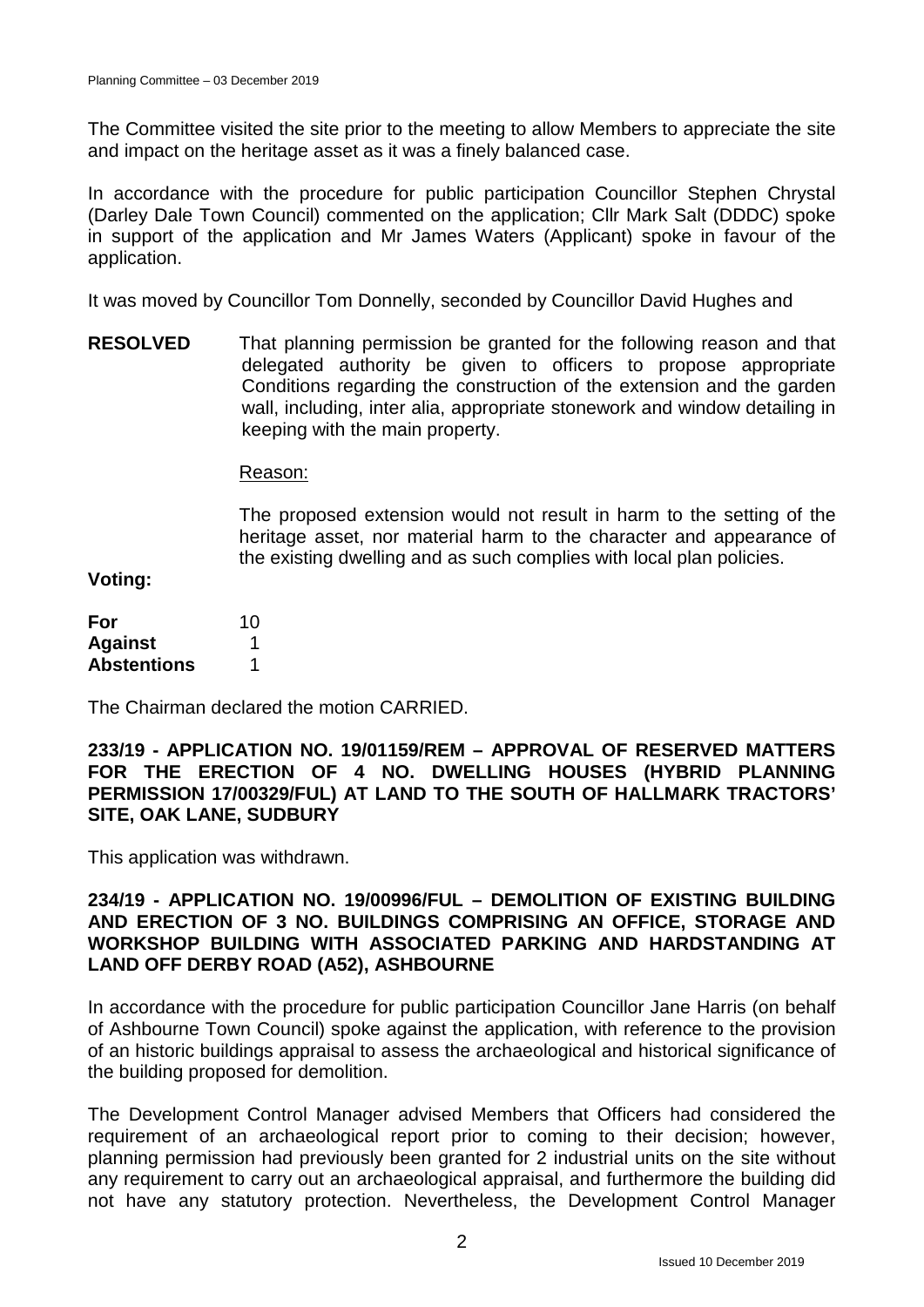proposed that should planning permission be granted there be a requirement for an archaeological recording of the features on site before development commenced.

The Development Control Manager also proposed an additional condition, as follows:

23. Prior to the commencement of building works, a scheme of measures to maximise energy efficiency and minimise energy usage within the buildings shall be submitted to, and agreed in writing by, the Local Planning Authority and the development shall be carried out in accordance with that scheme.

It was moved by Councillor Stuart Lees, seconded by Councillor Peter Slack and

**RESOLVED** That planning permission be granted subject to the conditions set out in the report, together with the additional condition shown below, and a requirement for an archaeological recording of the features on site before development commences.

> Condition 23. Prior to the commencement of building works, a scheme of measures to maximise energy efficiency and minimise energy usage within the buildings shall be submitted to, and agreed in writing by, the Local Planning Authority and the development shall be carried out in accordance with that scheme.

**Voting:** Reason: In accordance with Policy PD7 of the Adopted Derbyshire Dales Local Plan (2017).

| For                | 11 |
|--------------------|----|
| <b>Against</b>     |    |
| <b>Abstentions</b> | O  |

The Chairman declared the motion CARRIED.

### **235/19 - APPLICATION NO. 19/01140/VCOND – VARIATION OF CONDITION 22 OF PLANNING PERMISSION 15/00814/OUT TO ALLOW FOR ALTERED HOUSING MIX ON ANY FUTURE RESERVED MATTERS APPLICATION AT LAND ADJACENT TO BAKEWELL ROAD, MATLOCK**

Correspondence received after publication of the agenda was distributed at the meeting. This comprised a summary from the Agent of the advice received from their Engineers in relation to the drone footage of the recent flooding, which appeared to follow the line of Flood Zone 3 as shown on the EA Flood Maps. They had provided the mark-up on the photographs to indicate that the flood waters rose no higher than the large tree to be retained in the centre of the site. The proposal would only involve building on the top half of the field with the proposed finished floor levels 1 m above the level of the tree. The agent reiterated that the application related solely to a variation of condition 22 and layout and flooding should not be a concern as layout would be considered as part of the submitted Reserved Matters.

The Chairman circulated the photographs provided.

In accordance with the procedure for public participation Councillors Stephen Chrystal and